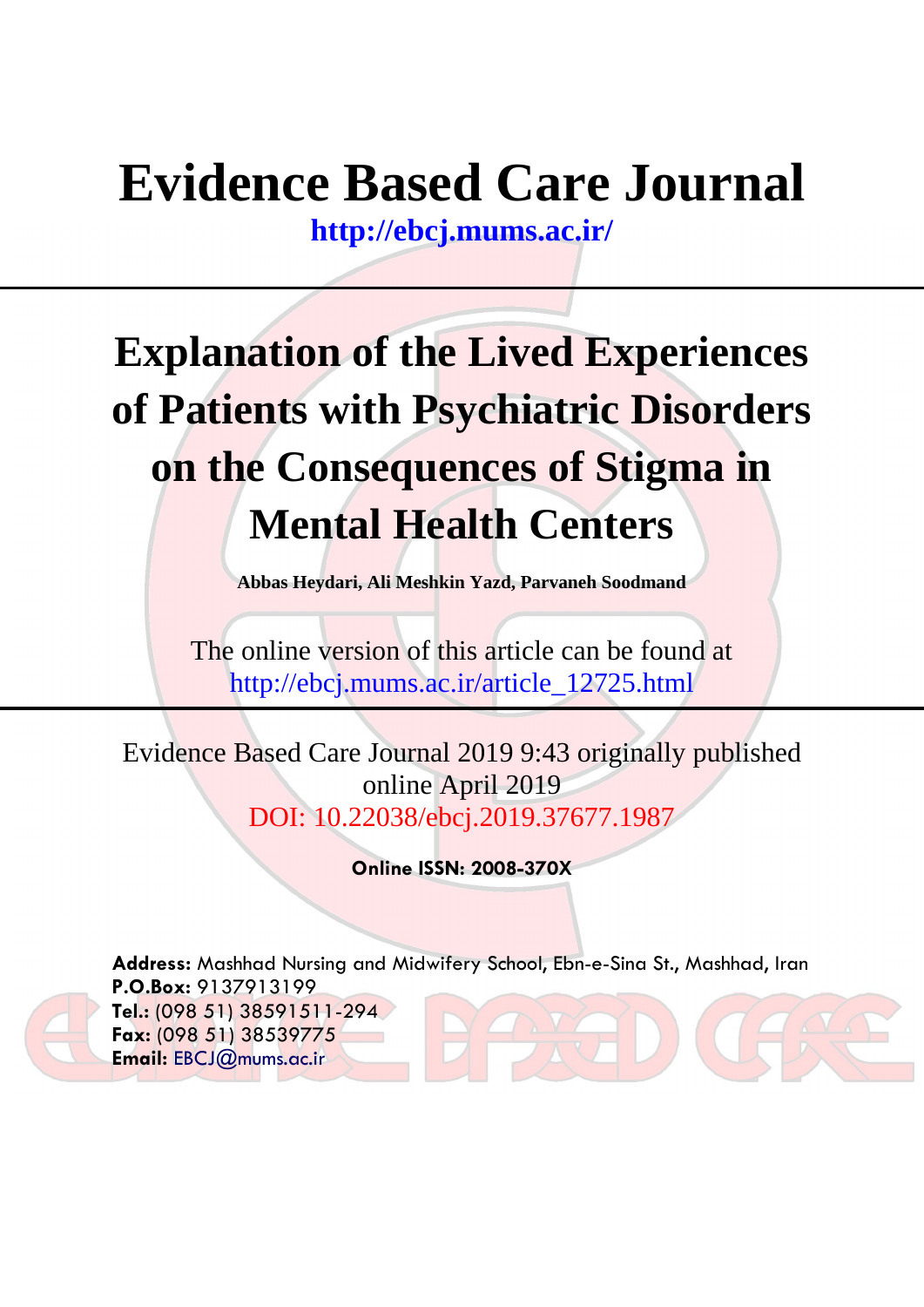

**Evidence Based Care Journal** 

Original Article



# **Explanation of the Lived Experiences of Patients with Psychiatric Disorders on the Consequences of Stigma in Mental Health Centers**

Abbas Heydari<sup>1</sup>, Ali Meshkin Yazd<sup>2</sup>, Parvaneh Soodmand<sup>3\*</sup>

**Received**: 28/01/2019 **Accepted**: 15/04/2019

Evidence Based Care Journal, 9 (1): 43-51

# **Abstract**

**Background:** According to the World Health Organization, one in four people experience a psychiatric disorder throughout his/her life. For centuries, psychiatric patients have been sent to psychiatric hospitals that often stigmatized and located out of the community. Moreover, these patients are stigmatized by the hospital staff because they are not aware of patients' experiences in this domain. This humiliating attitude leads to low self-esteem, isolation, and frustration, and prevents patients from seeking treatment.

**Aim:** This study aimed to explain the lived experiences of patients with psychiatric disorders on the consequences of stigma in mental health centers.

**Methods:** This hermeneutic phenomenological study is a part of a larger study undertaken for partial fulfillment of the requirement for PhD dissertation in nursing. The main study was conducted on 12 psychiatric patients during 2014-2015. They were selected based on purposeful sampling method. Data were collected using unstructured interviews and analyzed by an interpretative method.

**Results:** Psychiatric hospital as an unsafe place is one of the main themes of the phenomenon under study in the original project. It consists of two sub-themes (i.e., an egregious hospital and cold-hearted white collars) each of which is supported by a number of common meanings.

Implications for Practice: The results of this study can shape the interventions and policies to combat and prevent the spread of stigma through health centers about people with psychiatric disorders.

**Keywords:** Lived experience, Mental health centers, Patients with psychiatric disorders, Stigma

Corresponding author, Email: parvanehsoodmand@gmail.com

<sup>1-</sup> Professor, Nursing and Midwifery research center, Mashhad University of Medical Sciences, Mashhad, Iran

<sup>2-</sup>Ph.D Student in Nursing, School of Nursing and Midwifery, Mashhad University of Medical Sciences, Mashhad, Iran 3-Ph.D in Nursing Education, Department of Nursing, Mashhad Branch, Islamic Azad University, Mashhad, Iran.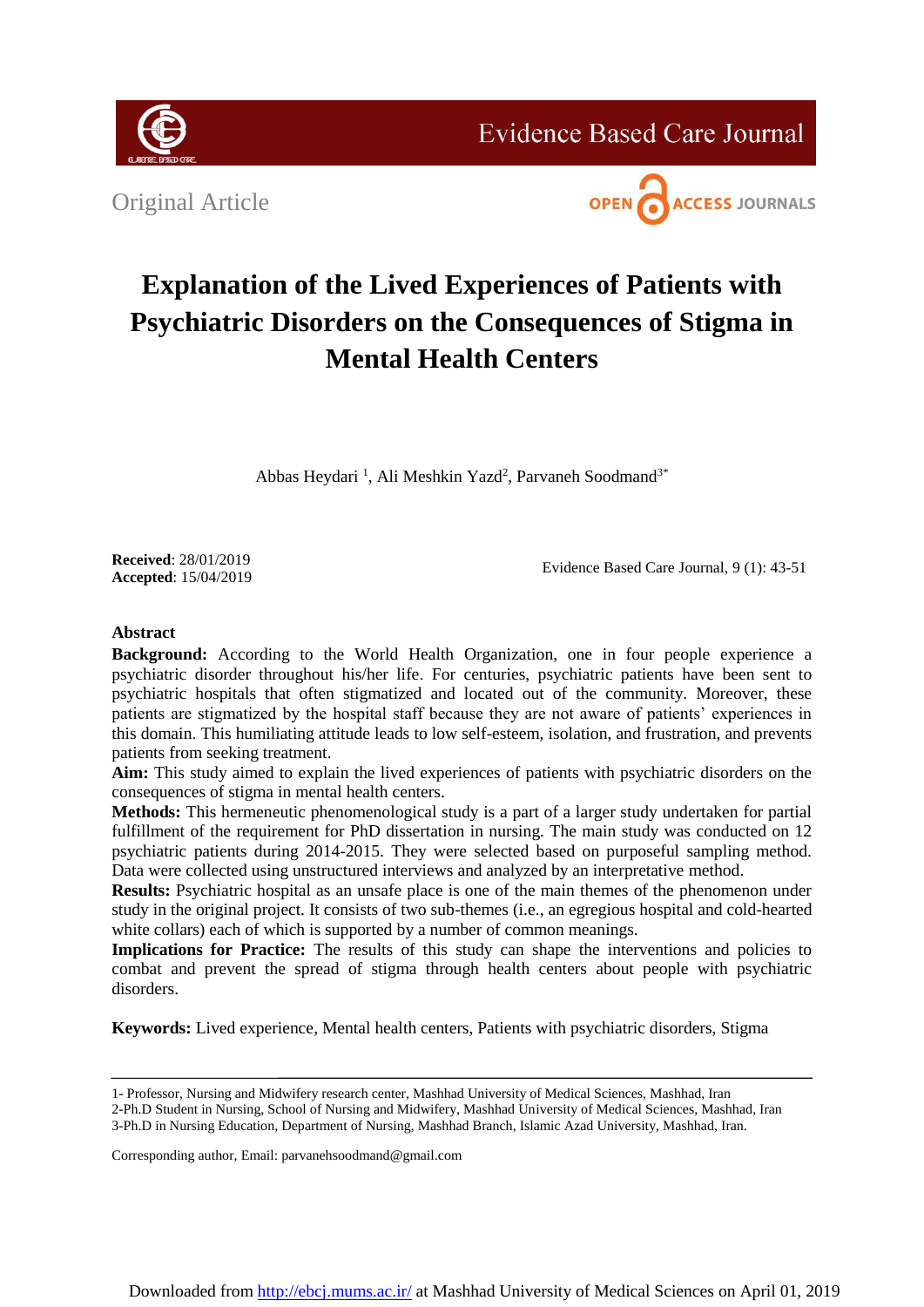### **Introduction**

The World Health Organization estimates that one in four people experience a psychiatric disorder throughout his/her life, and its consequences affected nearly 600 million people worldwide. More than 85% of these people live in countries with low and moderate income. Therefore, it is clear that psychiatric disorders are one of the most influential issues in these countries (1). In today's world, "being a mentally ill person" is one of the most uncomfortable circumstances in the community. People with mental disorders experience all the key characteristics of the process of stigma and embarrassment. They are officially labeled and stigmatized and attached to undesirable characteristics and therefore widely criticized (2).

While people with physical illness are being treated in public hospitals, mentally ill patients have been sent for centuries to psychiatric hospitals that were located out of the community (3). Research shows that mental health providers also stigmatize patients (4). For a long time, mentally ill people have been managed based on staff's own diagnosis. According to the evidence, there is no difference between the health care providers and ordinary people in terms of describing a patient with a mental condition. They generalize all the patients as "Schizophrenic" instead of considering the specific condition in each individual. Stigmatization of a person based on his/her condition is one of the most destructive and inhumane forms of behaviors. Furthermore, mental health professionals impose restrictions and compulsory treatment on these patients. Moreover, they are not willing to treat patients with the psychiatric disorder. These misconceptions have not been changed for nearly two centuries (5).

In this regard, Nordet et al. (2006) conducted a study in Switzerland on mental health professionals (i.e., psychiatrists, nurses, and psychologists). They found that these practitioners did not make any distinction between the general public and mentally ill patients regarding the maintenance of their social distance (6). Research has shown that psychiatrists, nurses, and psychologists have more pessimistic views on the outcomes of mental illnesses than the general public (7).

Until recently, psychiatrists in some countries (e.g., European countries) demanded longer holidays and higher salaries, compared to other physicians, due to working with dangerous and violent patients. On the other hand, they believed that mental illnesses are not different from physical ones (8). With regard to this domain, Corrigan et al. (2004) conducted a review of stigmatization in mental health systems. They stated that low self-esteem, isolation, and frustration among the patients were due to the staff behavior in these environments and patients' access to resources and opportunities, such as housing and employment. This study showed that these issues will prevent patients from seeking treatment (9).

Moreover, Hinshaw (2005) stated that stigma and degrading attitudes of therapists or hospital inhumane experiences could have lifelong consequences on patients with psychiatric disorders (10). Wisdom et al. (2006) argue that if the service providers call the patients "abnormal" or "crazy", it is more probable that patients will not follow the recommended treatment (11). It was found during the study that one of the most important issues for the patients admitted to the psychiatric hospitals was lack of request. If they needed the help of hospital personnel, they would not ask for it because they thought the staff would not listen to them.

In general, the practitioners in the health system may not provide mentally ill people with sufficient intervention, initial guidance, or community referral options due to their stigmatized beliefs (12). Health care providers, either in the community or in the hospital, have an opportunity to influence the patients regarding the perception they hold about their illness. As a result, hospital staff obvious negative attitudes towards these patients cause distress while interacting with the patient, which ultimately results in ineffective counseling or medical care.

Many patients reported that they had a deep sense of frustration because the staff did not listen to them. This feeling led to incompatibility with their daily lives (13). In addition, the patients are believed to be responsible for their unpleasant behaviors and blamed by the practitioners for not being able to overcome their illness (14). Social stigma and negative attitudes from the healthcare providers or inhuman experiences in the hospital can have lifelong consequences on individuals (15).

One of the important implications of mental health professionals' stigmatization is that therapists are not able to provide effective treatment. Due to unusual manifestations of mental illnesses, the practitioners avoid clients and do not have emphatic and positive communication with them. Moreover, they do not hope to treat the patients, which leads to failure and further avoidance (16). A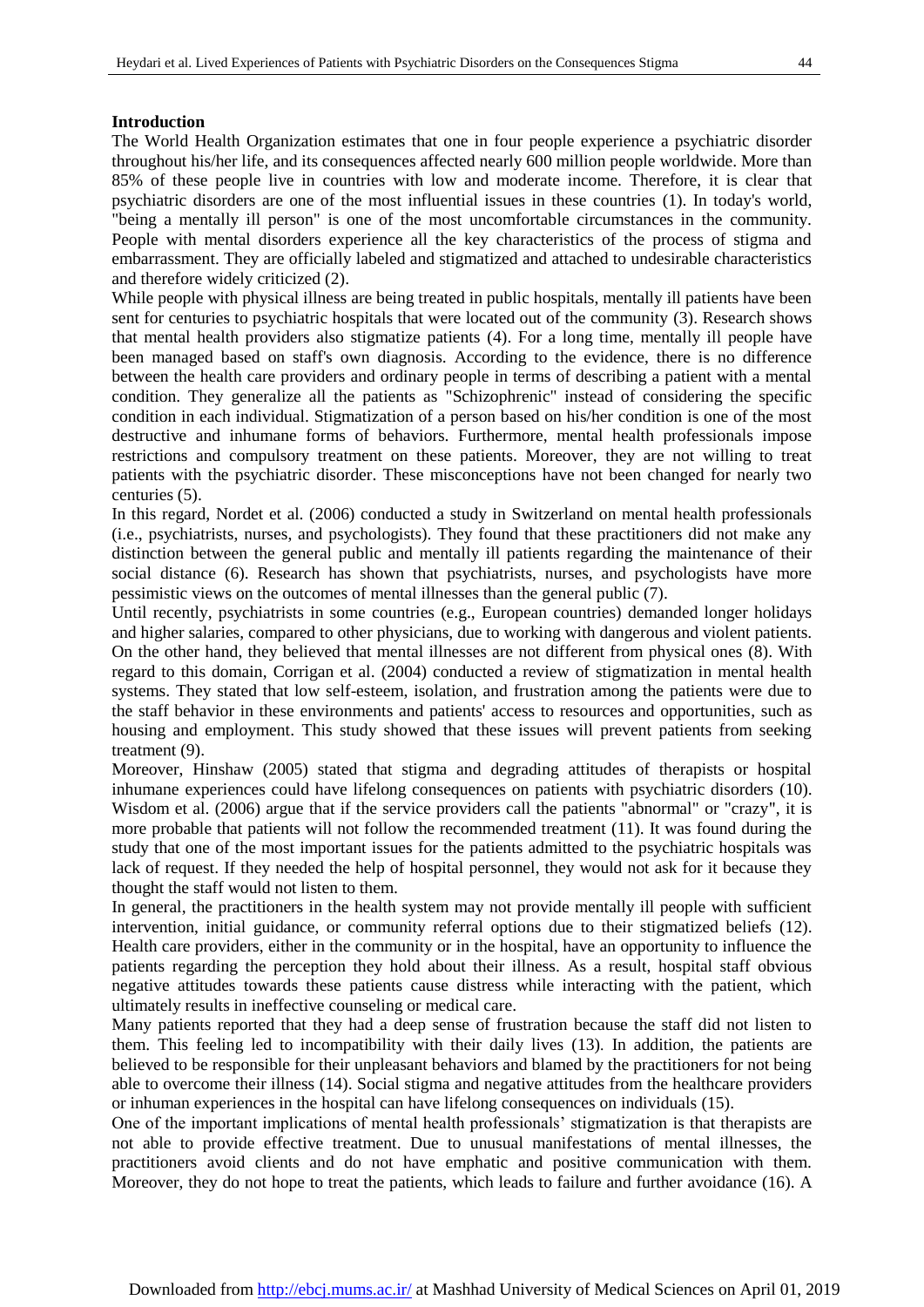number of studies, often conducted in Western countries, have suggested that people with psychiatric disorders can enter the community if a well-organized care system meets their psychiatric needs (17). It has been found that mental health workers also maintain their social distance due to lack of familiarity with the experiences of these patients (18). Mental health workers, especially nurses, provide the care for a large number of people with mental health problems; therefore, it is crucial for them to understand the experience of stigma from the perspective of patients. Furthermore, stigmatizing views about mental illness prevent the provision of appropriate services for the needs of these clients (19).

To the best of our knowledge, there is a dearth of research on the effects of health systems stigmatization on the lives and compliance of patients. Therefore, this study was conducted with the hermeneutic phenomenology method to evaluate the meaning of the mental health system stigmatization from the perspective of the clients. It is hoped that the evaluation of the patients' experiences of stigmatization leads the officials, health care providers, the general public, and their families to take better care of them and relieve their pains.

#### **Methods**

This phenomenological hermeneutic study was part of a larger study for a PhD dissertation in nursing to understand the lived experiences of patients with psychiatric disorders regarding stigmatization. Heidegger's thought underlies this approach; therefore, it is crucial in this method to explore the lived experiences and evaluate the patients' points of views regarding the meaning of stigma. The phenomenological approach was appropriate for this study because it pursues the human experiences within the context of people's daily lives. Human responses to health and illnesses are different due to the uniqueness of each individual.

Based on the humanistic nursing theories, appropriate nursing intervention could be achieved through the interpretation of study results. In fact, most situations need nurses' empathic attitudes and behaviors rather than nursing intervention (20). Nurses need knowledge of human beings to provide patients with better care (21). The stories of the patients should be explored to realize the inherent experiences that they face in their struggles with their disorder.

Participants were selected using selective sampling with maximum variation. The sampling went on until all 12 patients shared their experiences of stigma, data saturation was achieved, and no more information was obtained from participants. The participants were selected among the patients with psychiatric disorders who referred to clinics of Ibn-e-Sina and 22 Bahman hospitals from 2014 to 2015. The participation was voluntary. Psychiatrists diagnosed the patients to be in the remission phase of their illness. Table 1 presents the participants' profiles. Data were collected using unstructured interviews, conducted in a quiet room at Ibn-e-Sina and 22 Bahman hospitals. In unstructured interviews, the interviewees were encouraged to express their experiences and describe the events that were important to them.

| Participant   | Gender | Disorder        | Marital status | Age          | Education  |
|---------------|--------|-----------------|----------------|--------------|------------|
| participant 1 | Female | Schizoaffective | divorced       | 38yearsold   | Diploma    |
| Participant2  | Female | Obsession       | Single         | 22yearsold   | Elementary |
| participant 3 | Female | Depression      | divorced       | 45 years old | Elementary |
| participant 4 | Female | <b>Bipolar</b>  | Single         | 21 years old |            |
| participant 5 | Female | Bipolar         | Married        | 31 years old | Diploma    |

**Table 1. Demographic variables of participants**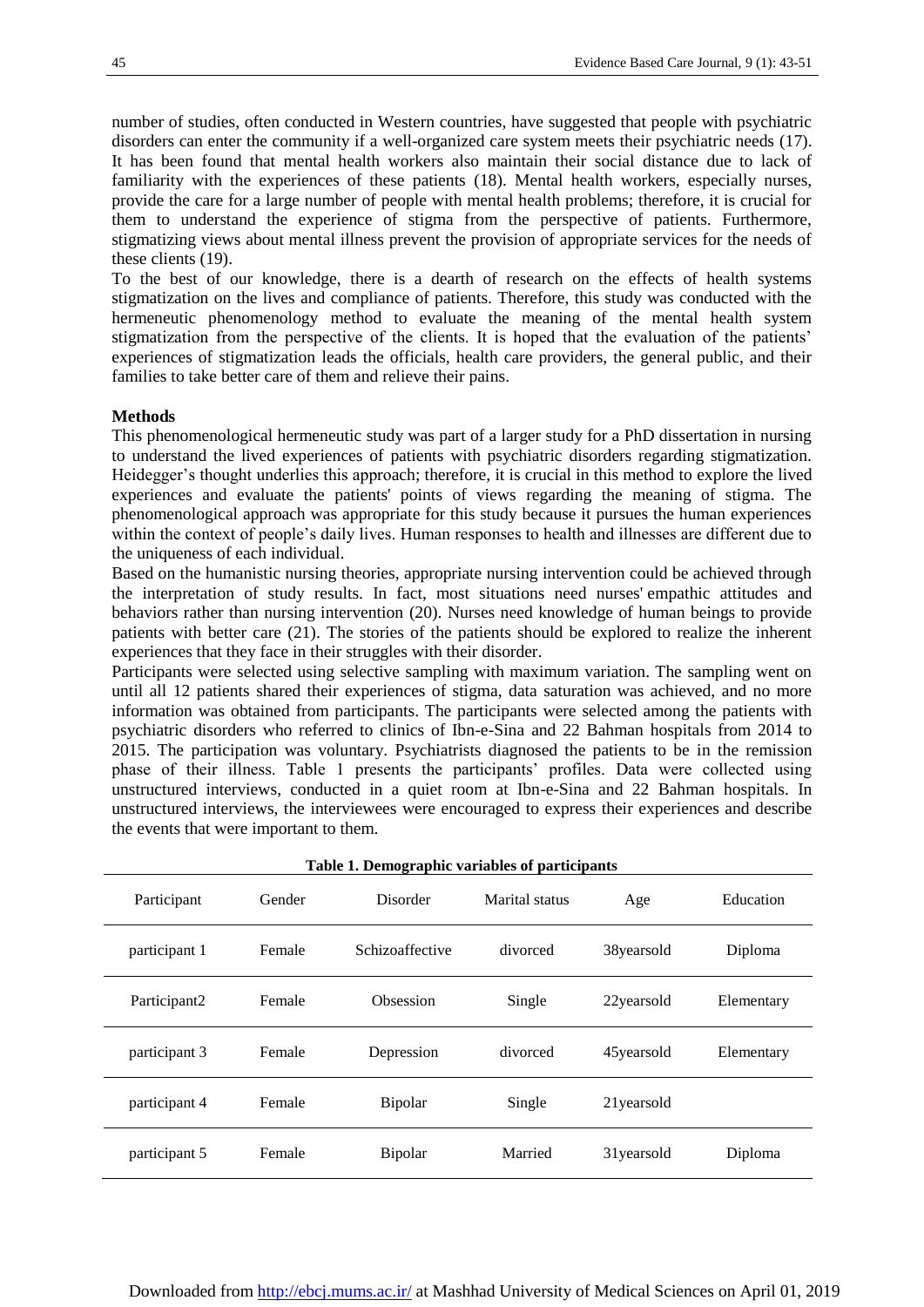| <b>Table 1 Continued.</b> |        |                                           |          |              |                          |
|---------------------------|--------|-------------------------------------------|----------|--------------|--------------------------|
| participant 6             | Female | <b>Borderline</b><br>personality disorder | divorced | 33 years old | Elementary               |
| participant 7             | Man    | Schizophrenia                             | Single   | 43yearsold   | University<br>student    |
| participant 8             | Man    | Bipolar                                   | divorced | 48yearsold   | eacher                   |
| participant 9             | Female | Bipolar                                   | Single   | 36yearsold   | Graphic<br>engineer      |
| participant 10            | Man    | Bipolar                                   | divorced | 54 years old | Elementary               |
| participant 11            | Man    | Bipolar                                   | Single   | 45yearsold   | Bachelor of<br>Education |
| participant 12            | Man    | Bipolar                                   | Single   | 26yearsold   | University<br>student    |

They were also persuaded to describe the conditions and give their opinions and attitudes to the interviewers. According to Bryman (1988), this method includes the least participants' guidance, and freedom in expression, compared to other methods, such as focus groups. According to May (2001), unstructured interviews are flexible and do not limit interviews (8). One of the authors, who was a PhD candidate of psychiatric nursing and trained based on qualitative-based research conducted all the interviews. In such interviews, the interviewer may start the interview with an open-ended question: "Would you please tell me what psychiatric disorder means to you?" The interviewer used probing techniques to clarify some parts of the dialogue and elicit more data during the interviews. Interviews were carried out on topics preferred by the participants. These interviews lasted between 30 to 110 minutes. Recorded interviews were transcribed into written form as soon as possible.

Data were analyzed based on the interpretative method of Diekelmann, Allen, and Tanner (1989) (22). Initially, all manuscripts from the interviews were read to reach a general understanding of each text and interpretational abstracts were written for each text. The first meeting of the research group (a professor, an assistant professor, and a PhD candidate) was devoted to discussing the experiences of the participants. The implications obtained from the interpretive guide of the first study paved the way for a thorough understanding of interviews and subsequent samples. Missing parts or implicitly identified ones were discussed to reach a deeper and richer understanding of the follow-up interviews. Subsequently, the implicit meanings or themes, which were extracted from the texts, were confirmed by the researcher to support the formation of categories.

The study themes and significant concepts were identified at this stage. During the interviews, there was continuous movement between the whole and the parts of the text. At first, lines of itemized text were read, all codes were recorded, the whole paragraph was read, and then a general theme was obtained in this study. In the next step, the researchers returned to the original texts and group analysis to compare the similarities and differences between the categories. After detecting the main cases, the researcher and the group obtained a shared meaning. According to the basic communication obtained in this step, subsequent interviews and observations were organized leading to the identification of common themes. The obtained text by the research team was reviewed, written, discussed, and interpreted in the last step.

The study protocol was approved by the Ethics Committee of Mashhad University of Medical Sciences, Mashhad, Iran (IRCT Code: 921487). Before the interview, informed consent was taken from the participants and they were all informed about the voice recording. Moreover, the participants were reminded of the right to withdraw from the study at any time. Furthermore, they were assured of the anonymity of their information.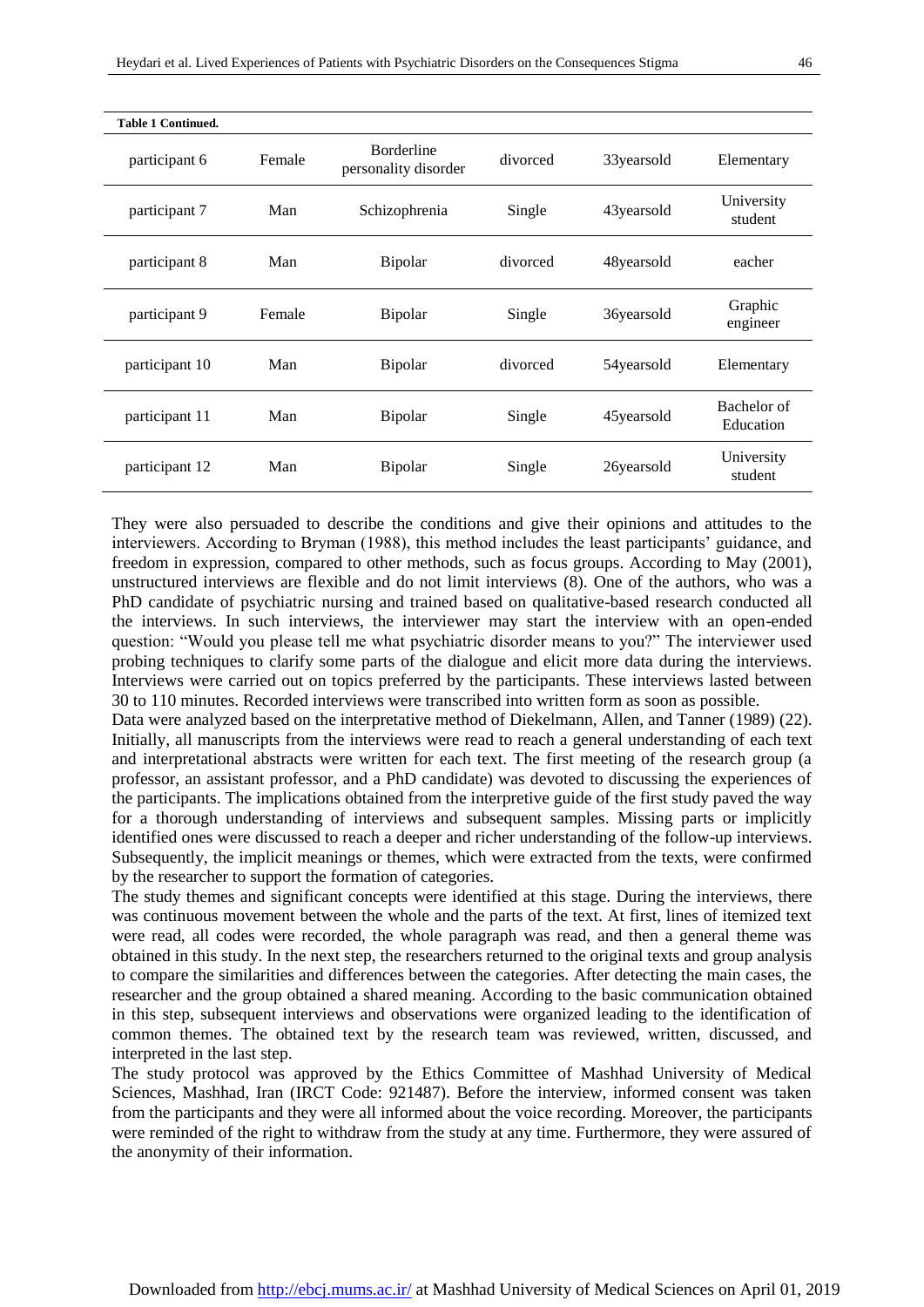#### **Results**

The findings suggest that the negative effects of stigma are widespread and are even more than the disease symptoms. The main theme that was elicited from the experiences of these patients was about the psychiatric hospital which they called it an unsafe place. Two sub-themes (i.e., an egregious hospital and cold-hearted white collars) were also obtained from the patients' experiences. Each subtheme was then supported by a number of common meanings. Table 2 summarizes these subthemes.

The main theme of "Psychiatric hospital: an unsafe place" is elicited from the experience of the patients in this study. On the one hand, it connotes a bad reputation and remoteness of psychiatric hospitals and on the other hand the ill-treatment of hospital staff. The sub-theme of "an egregious

|                                                                                                                                                                                                                                                                                                                                                                                          | Table 2. Summary of the subthemes and common meanings |                            |                                          |
|------------------------------------------------------------------------------------------------------------------------------------------------------------------------------------------------------------------------------------------------------------------------------------------------------------------------------------------------------------------------------------------|-------------------------------------------------------|----------------------------|------------------------------------------|
| Meaning units                                                                                                                                                                                                                                                                                                                                                                            | Common meanings                                       | Subtheme                   | Theme                                    |
| Referral to a psychiatric hospital is<br>obscene<br>Hospitalization in a psychiatric hospital<br>is a criterion for being insane<br>An appointment with a psychiatrist<br>leads to stigmatization<br>Hospitalization in a psychiatric hospital<br>leads to stigmatization<br>After being admitted to a psychiatric<br>hospital, the patient is treated<br>differently by ordinary people | Hospital called "Asylum"                              | An egregious hospital      |                                          |
| Psychiatric hospitals: Undesirable<br>places                                                                                                                                                                                                                                                                                                                                             |                                                       |                            |                                          |
| Poor conditions of psychiatric hospitals                                                                                                                                                                                                                                                                                                                                                 |                                                       |                            |                                          |
| Psychiatric hospitals: The end of the<br>world                                                                                                                                                                                                                                                                                                                                           | Psychiatric hospitals, dark                           |                            |                                          |
| The scary environment of the<br>psychiatric hospitals at the first visit                                                                                                                                                                                                                                                                                                                 | abandoned                                             |                            |                                          |
| Psychiatric hospitals: Somewhere<br>outside the city                                                                                                                                                                                                                                                                                                                                     |                                                       |                            | Psychiatric hospital:<br>An unsafe place |
| The patients are not treated as human<br>beings in psychiatric hospitals                                                                                                                                                                                                                                                                                                                 |                                                       |                            |                                          |
| The human rights of the patients are<br>violated in<br>psychiatric hospitals                                                                                                                                                                                                                                                                                                             |                                                       |                            |                                          |
| The patients are treated as criminals in<br>psychiatric hospitals                                                                                                                                                                                                                                                                                                                        | Personality Crush                                     |                            |                                          |
| The hospital staff stigmatize the<br>patients the same as ordinary people do                                                                                                                                                                                                                                                                                                             |                                                       | Cold hearted white collars |                                          |
| Imprisonment in terrible environment<br>of psychiatric hospitals                                                                                                                                                                                                                                                                                                                         |                                                       |                            |                                          |
| Immersion in the swamp of the<br>psychiatric hospitals                                                                                                                                                                                                                                                                                                                                   | Getting locked up                                     |                            |                                          |
| Psychiatric hospitals: Similar to the<br>hell                                                                                                                                                                                                                                                                                                                                            |                                                       |                            |                                          |
| Psychiatric hospitals: Similar to prison                                                                                                                                                                                                                                                                                                                                                 |                                                       |                            |                                          |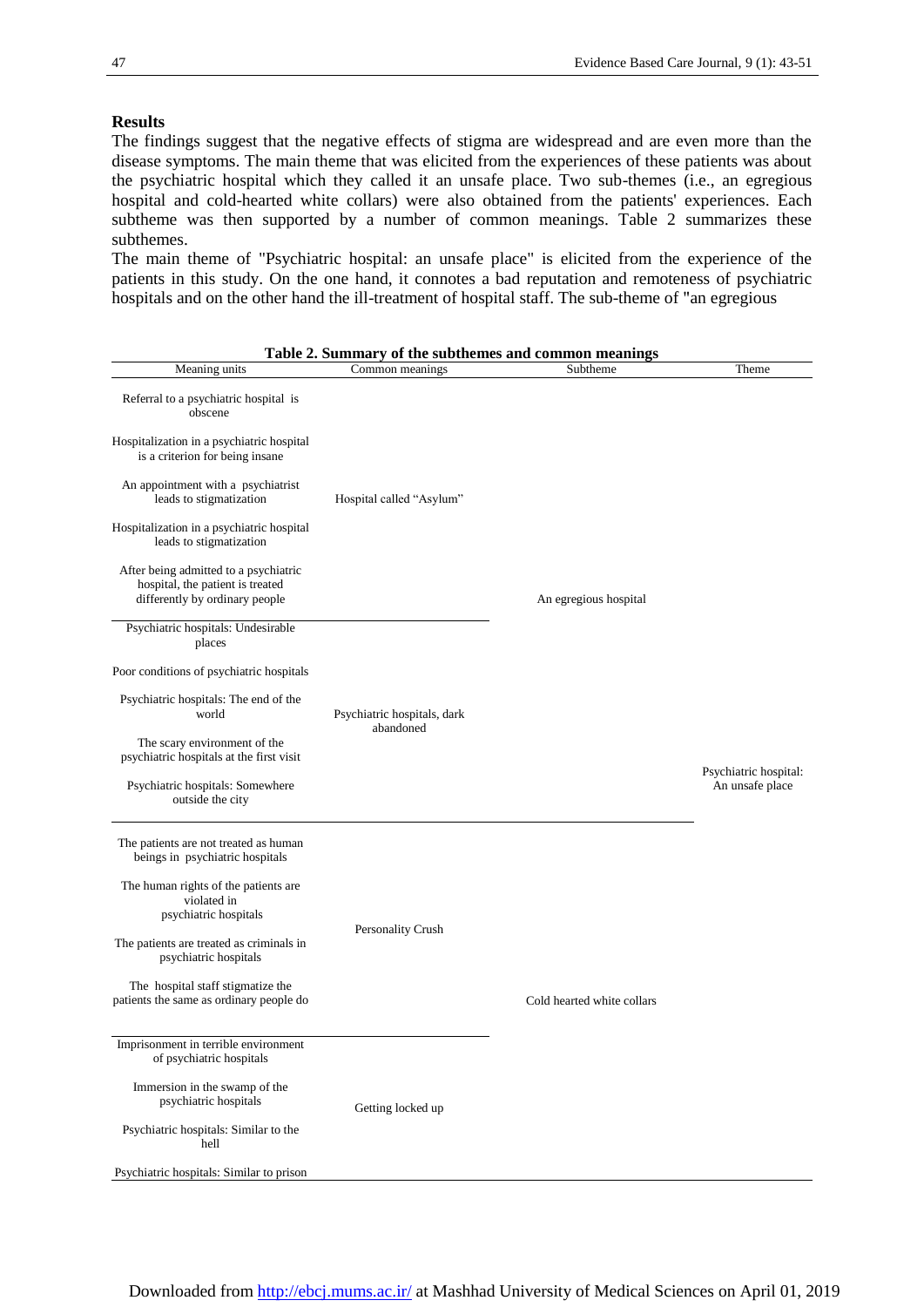hospital" indicates that the psychiatric hospitals are in poor conditions (e.g., old buildings) and are often located at remote and out-of-town areas. The patients in these hospitals are frequently faced with issues, such as large numbers of patients, insecurity as well as physical and verbal conflicts among patients, allocation of limited resources to these hospitals, and employment of low-motivated staffs. In addition, the condition of clothing, nutrition, and health is considered as regrettable. Therefore, the general public feels embarrassed and insane to visit these centers and anyone who visits these places will be stigmatized.

A 22-year-old woman said: *"When I went to Ibn-e-Sina hospital, I noticed the name of the hospital as "Psychiatric hospital". I was really upset. I said to myself, I'm here because I am insane. Now our families say she is in a psychiatric hospital "*.

A 36-year-old woman, who had a bachelor's degree, also expressed her experience:

"*I don't want to go to the psychiatric clinic. I don't want anyone to visit me there, because insane people go there*, *everyone says insane people visit the psychiatrist ".* 

Sub-themes of "cold-hearted white collars" reflect the mistreatment of hospital staffs who ignore the human rights of the clients.

Mental health centers employ a pejorative approach to the identification of patients which distorts their identity. This inhumane behavior of staff toward the patients was the most emphasized issue in the experiences of participants. Many of them were clearly insulted by health care providers. For instance, they were seen as worthless people that no one paid attention to their demands, they were tied down to the bed without their consent, and they were always kept in a closed and restricted place with no privacy. Lack of privacy has been a pejorative event for many participants.

A 33-year-old woman said" :*When you go to a psychiatric hospital*, *the staff hold your hands and feet to make you believe that you have a psychiatric disorder, and if you say no, they say that is the symptoms of the disorder and if you resist, they give you medicine and shock! "*

Except for one patient who had no history of admission, the rest of the participants of this study believed that discrimination against them had begun after referral to psychiatric hospitals. The negative experiences of most participants in this study included lack of power to decide, staffs' abusive manner, lack of privacy, the presence of ambulance to take the patient to the hospital contrary to his/her will, treating the patient as a non-existing being, lack of access to private and personal possessions, and enforcement of the law and regulations.

A 53-year-old man said:" *one of the staff begins to inject medicine; it's like taking a dangerous criminal. Once they took my clothes and I was wearing a panty. I told the nurse to give me a piece of clothes, he said: "shut up mad man, I'll tie your hands and feet to bed with chains".*

### **Discussion**

The results of this study revealed that the stigmatization in psychiatric systems has adverse effects on patients. Sub-themes, such as "an egregious hospital", indicate that referral to psychiatric hospitals leads to be stigmatized by others because these hospitals connote bad reputation among the public. While people with physical illnesses, with the exception of leprosy and tuberculosis, are always being treated in public hospitals in their communities, patients with psychiatric disorders have been sent for centuries to "Asylums" usually located out of the community.

Although the intention behind sending people with psychiatric disorders to distant hospitals is just for help, it caused patients to be isolated and stigmatized. At the academic level, the distinction between these two health systems means the exodus of psychiatric disorders from the general medical context (23). For instance, in a study conducted by Müller et al. (2016), people's perceptions of psychiatric hospitals included locked doors, restrictive clothing, psychotropic drugs that are addictive, and invasive and non-effective treatment, while their positive effects are underestimated (24).

Sub-themes of "cold-hearted white collars" showed inhuman treatment of staff with clients. Health care providers, whether in the community or in the hospitals, have an opportunity to influence patients. As a result, obvious negative attitudes cause anxiety or discomfort while interacting with the patient and leading to ineffective counseling or lack of medical care.

In a study performed by Padgett et al. (2011), many patients reported that they had a deep sense of frustration because the health care providers did not listen to them and the feelings of being ignored led to a failure to comply with their everyday life (25). In addition, the patients were believed to be responsible for their unpleasant behaviors and blamed by the practitioners for not being able to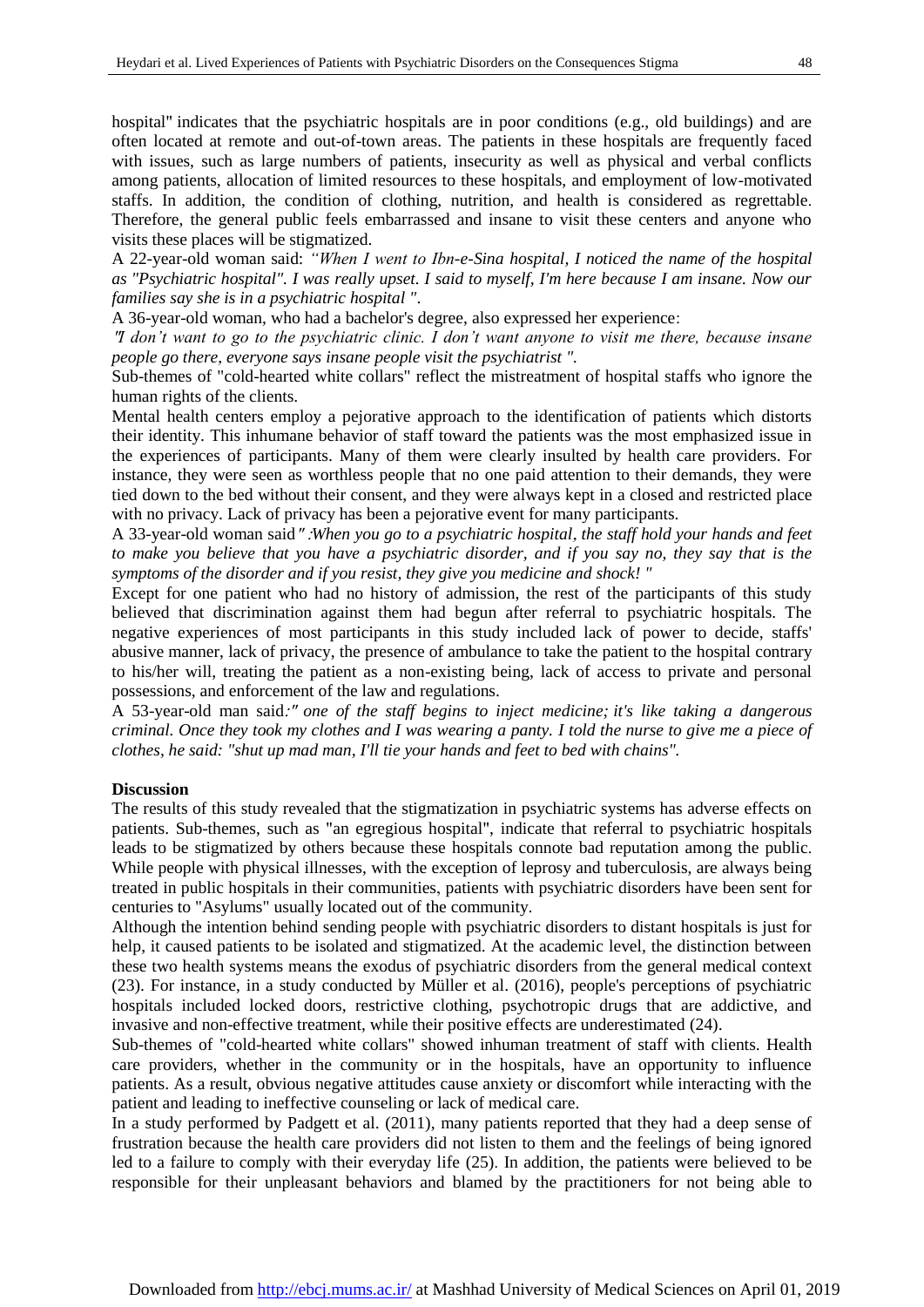overcome their illness (26). Social stigma and negative attitudes of the health care providers or inhuman experiences in the hospital can have lifelong consequences on individuals with psychiatric disorders (27). One of the important implications of mental health professionals' stigmatization is that therapists are not able to provide effective treatment. Due to unusual manifestations of mental illnesses, the practitioners ignore clients and do not have emphatic and positive communication with these patients.

Moreover, they do not hope to treat the patients, which leads to failure and further avoidance (28). There is documentary evidence from many parts of the world that people with psychiatric disorders experience the most severe cases of human rights violations, including tied down to the bed, kept isolated in psychiatric hospitals, chained and imprisoned in small cells, and mistreatment (29). Nordt et al. (2006), in a telephone survey, showed that mental health professionals and the general public do not make a distinction in their attitudes toward clients with psychiatric disorders, and they describe them as dangerous and strange. Furthermore, mental health practitioners reported similar levels of social distance (unwillingness to communicate) with mentally ill patients (30).

Patients with psychiatric dysfunction feel that they are being treated and mocked with disrespect in mental health systems. In addition, their physical symptoms are often overlooked and they should be hospitalized longer than other patients. They are often deprived of basic health care in psychiatric institutions and are also subjected to torture or other cruelties, inhuman or degrading treatments. Moreover, in spite of the shortage of hospital beds and the need for many patients to be admitted, they are sometimes admitted with violation of their rights. In addition, they are often overlooked regarding their satisfaction with the treatment process and services provided at these centers (31).

During the hospitalization period, the autonomy and freedom of patients to have free relationships or appointments (due to inappropriate restrictions) are ignored in many hospitals. Furthermore, physical, sexual, and psychological abuses are among the everyday experiences of many patients with psychiatric disorders (32).

The shocking statistics of sexual assault on female patients in psychiatric hospitals in the United States have challenged American medical ethics and the health system. According to the Victoria Council for Psychiatric Disorders, nearly half of the women in the US psychiatric hospitals experienced rape. A total of 67% of women had sexual abuse and 85% of them expressed dissatisfaction with being hospitalized in such unsafe places. According to the reports, strangers can easily enter the women's room, while the nurses do not pay attention to it at all (33). Many patients with psychiatric disorders are assumed to be unable to decide for themselves; therefore, they are admitted to psychiatric hospitals against their will, where they are terribly being treated (33).

In the United Arab Emirates, Eapen and Ghubash (2004) selected the factors that influenced parents to help overcome mental and psychological problems through interviews. Initially, the parents acknowledged reluctantly that one of their family members suffered from a psychiatric disorder. In total, 38 % of the participants under study revealed that they were not seeking help from mental health professionals even if it seemed that their children had mental and psychological disorders. A key factor preventing the parents from seeking help is stigmatization which is associated with the use of mental health services (34). A study conducted in the United States on health care systems showed that mentally ill patients were less likely to receive medical services as well as wider range of insurance benefits than those with physical illness (35).

#### **Implications for Practice**

This study dealt with the issues of stigmatization experienced by patients who admitted to psychiatric hospitals only once. In addition, it was revealed that psychiatric hospitals are undesirable places with repressive and regressive environment worldwide. Since the lay people call all patients who admitted to psychiatric hospitals as ''insane'', there is a fear of referral to mental health centers. That is the reason why many patients are not willing to stay in psychiatric hospitals at all. Furthermore, the mistreatment of hospital staffs was also found in all studies in a variety of ways, which also reflected the health care provider negative attitudes to these patients. This is may be due to the fact that the staffs always meet the patients when they are suffering from the peak symptoms of their illness that require hospitalization. Accordingly, they find that a psychiatric patient is always in the same state. Therefore, mental health centers must be located within public hospitals and health care providers should also understand how to deal with mental illness stigma and help mentally ill people cope with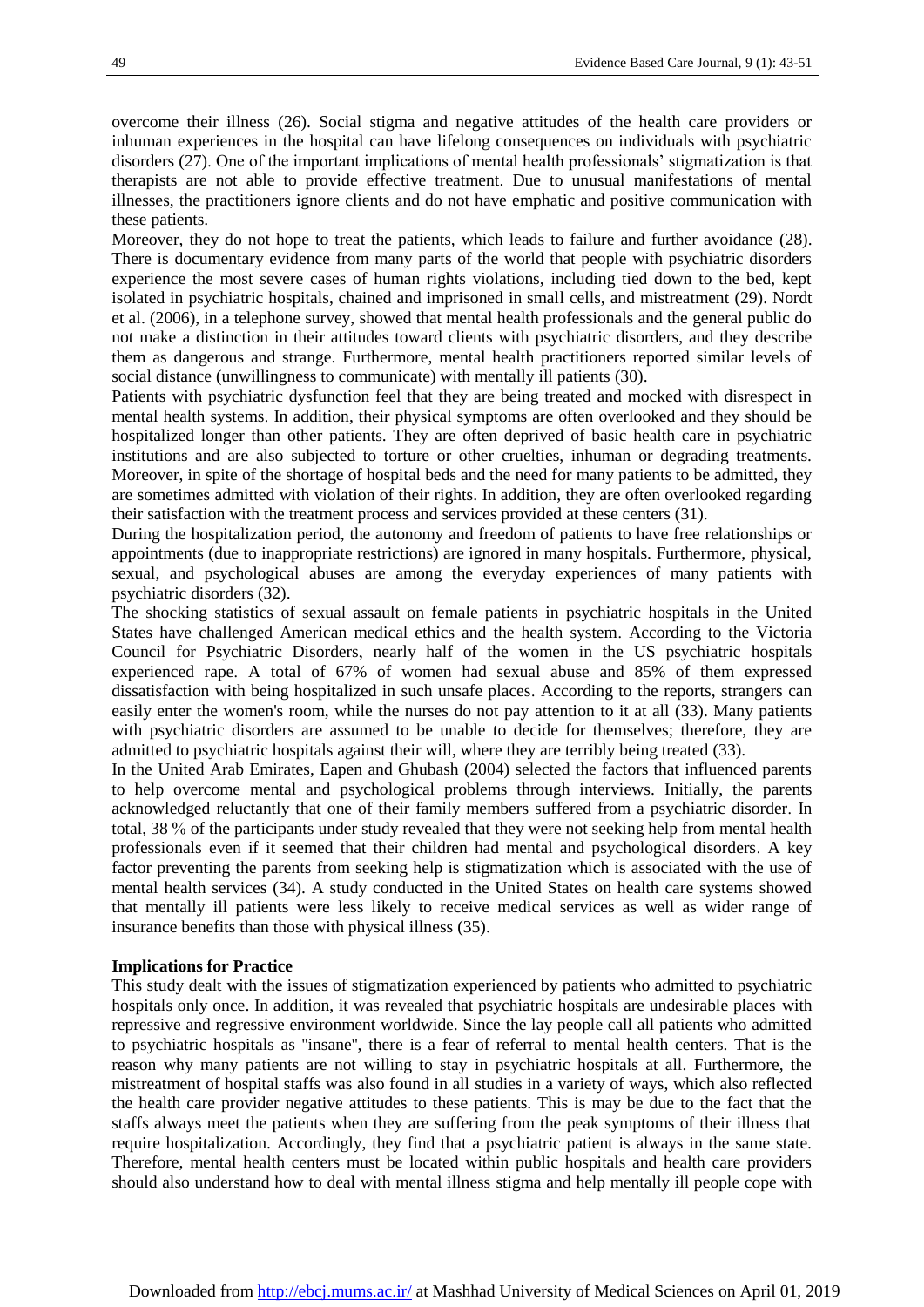stigmatization. As a result, support, acceptance, and assurance should be the main focus of all caring activities.

It is hoped that the findings of this study pave the ways for destigmatization of patients in psychiatric hospitals using training sessions for the staff. There are also policies at the ministry level, such as the closure of old psychiatric institutions, and placement of psychiatric departments in public hospitals in order to stop stigmatization. In nursing education at the undergraduate and postgraduate level, a part of nursing courses can be devoted to psychiatric disorders. Moreover, students' familiarity with psychiatric disorders and destigmatization methods can be taught in the course of psychiatric ward rotations.

## **Acknowledgments**

This study was extracted from a PhD dissertation approved and funded by the Research Deputy of Mashhad University of Medical Sciences, Mashhad, Iran (code: 921487). The authors would like to thank all psychiatric centers' staff and psychiatric patients in Mashhad for their kind cooperation in this study.

### **Conflict of Interest**

The authors declare no conflicts of interest regarding the publication of this article.

## **References**

1. World Health Organization. Mental disorders affect one in four people. World Health Report. 2001. Available from: http:/[/www.who.int/whr/2001/media\\_centre/](file:///C:/2-My%20Journal/Articles/valizadehn2/AppData/Local/Microsoft/Windows/INetCache/me/Desktop/مجله%20تهران/www.who.int/whr/2001/media_centre/) press\_release/en/.

2.Stout PA, Villegas J, Jennings NA. Images of mental illness in the media: identifying gaps in the research. Schizophrenia Bulletin. 2004;30(3):543-61.

3.Arboleda-Flórez J, Sartorius N, editors. Understanding the stigma of mental illness: theory and interventions. John Wiley & Sons. 2008 Sep 15;226.

4.Lyons C, Hopley P, Horrocks J. A decade of stigma and discrimination in mental health: plus ça change, plus c'est la même chose (the more things change, the more they stay the same). J Psychiatr Ment Health Nurs. 2009 Aug;16(6):501-7.

5.Flanagan EH, Miller R, Davidson L. "Unfortunately, we treat the chart:" Sources of stigma in mental health settings. Psychiatr Q. 2009 Mar;80 (1):55-64.

6.Nordet C, Rössler W, Lauber C. Attitudes of mental health professionals toward people with schizophrenia and major depression. Schizophr bull. 2006;32 (4):709-14.

7.Al-Adawi S, Dorvlo AS, Al-Ismaily SS, Al-Ghafry DA, Al-Noobi BZ, Al-Salmi A, et al. Perception of and attitude towards mental illness in Oman. [Int J Soc Psychiatry.](https://www.ncbi.nlm.nih.gov/pubmed/12553410) 2002 Dec;48(4):305-17.

8.Sartorius N, Iatrogenic stigma of mental illness Begins with behaviour and attitudes of medical professionals,especially psychiatrists. BMJ. 2002;324:1471–2

9.Corrigan P, Markowitz F, Watson A. Structural levels of mental illness stigma and discrimination. Schizophr Bull. 2004; 30 (3):481-49.

10.Hinshaw SP. The stigmatization of mental illness in children and parents: Developmental issues, family concerns, and research needs. J Child Psychol Psychiatry. 2005 JUL; 46 (7): 714–34.

11.Wisdom JP, Clarke GN, Green CA. What teens need: barriers to seeking care for depression. Adm Policy Ment Health. 2006;33 (2): 133–145.

12.Heydari A, Meshkin yazd A, Sodmand P. Stigma in Health Systems: A Review Article. Journal of Ilam University of Medical Sciences. 2015; 23 (4): 217-228.

13.Padgett DK, Stanhope V, Henwood BF, Stefanic A. Substance use outcomes among homeless clients with serious mental illness: comparing housing first with treatment first programs. [Community](https://www.ncbi.nlm.nih.gov/pubmed/20063061)  Ment [Health](https://www.ncbi.nlm.nih.gov/pubmed/20063061) J. 2011 Apr;47(2):227-32.

14.Solomon P, Alexander L, Uhl S. The relationship of case managers expressed emotion to clients outcomes[. Soc Psychiatry Psychiatr Epidemiol.](https://www.ncbi.nlm.nih.gov/pubmed/19370297) 2010 Feb;45(2):165-74.

15.Craig S, Allison L. Stigma and mental illness: Investigating Attitudes of Mental Health and Non-Mental-Health Professionals and Trainees. Journal of Humanistic Counseling, Education, and Development, 49, 189-202.